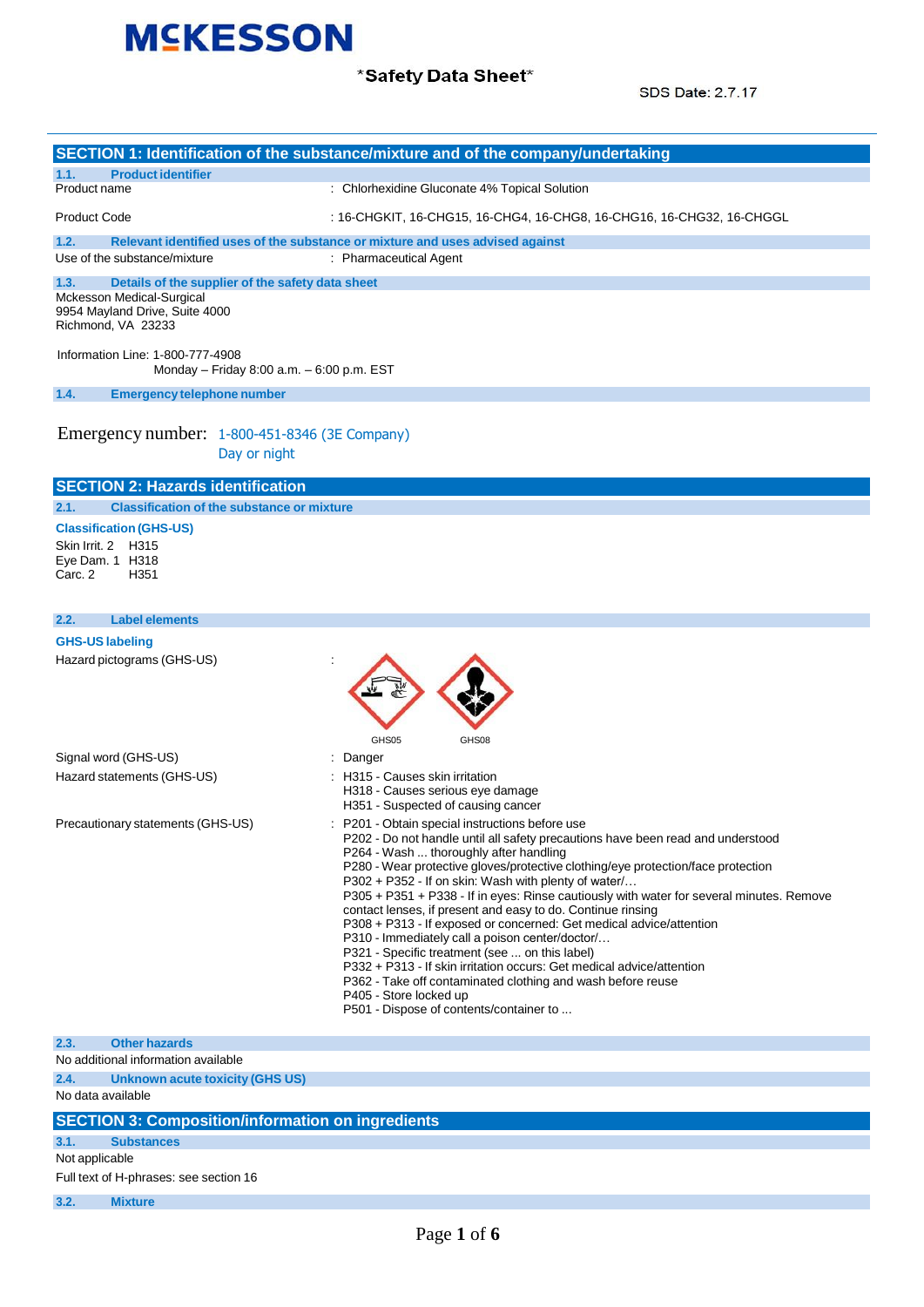### \*Safety Data Sheet\*

#### SDS Date: 2.7.17

| <b>Name</b>               | <b>Product identifier</b> | $\frac{9}{6}$       | <b>GHS-US classification</b> |
|---------------------------|---------------------------|---------------------|------------------------------|
| Water                     | (CAS No) 7732-18-5        | <b>Trade Secret</b> | Not classified               |
| Chlorhexidine digluconate | (CAS No) 18472-51-0       | <b>Trade Secret</b> | Acute Tox. 4 (Oral), H302    |
| Isopropyl alcohol         | (CAS No) 67-63-0          | <b>Trade Secret</b> | Flam. Lig. 2, H225           |

| Name                                                                               | <b>Product identifier</b>                                                                                                                          | %                                          | <b>GHS-US classification</b>     |
|------------------------------------------------------------------------------------|----------------------------------------------------------------------------------------------------------------------------------------------------|--------------------------------------------|----------------------------------|
| <b>Proprietary Component 1</b>                                                     | (CAS No) Proprietary                                                                                                                               | <b>Trade Secret</b>                        | Not classified                   |
| <b>Proprietary Component 2</b>                                                     | (CAS No) Proprietary                                                                                                                               | <b>Trade Secret</b>                        | Skin Corr. 1B, H314              |
| Proprietary Component 3                                                            | (CAS No) Proprietary                                                                                                                               | <b>Trade Secret</b>                        | Carc. 2, H351                    |
| Proprietary Component 4<br>Proprietary Component 5                                 | (CAS No) Proprietary<br>(CAS No) Proprietary                                                                                                       | <b>Trade Secret</b><br><b>Trade Secret</b> | Not classified<br>Not classified |
| Proprietary Component 6                                                            | (CAS No) Proprietary                                                                                                                               | <b>Trade Secret</b>                        | Not classified                   |
|                                                                                    |                                                                                                                                                    |                                            |                                  |
| <b>SECTION 4: First aid measures</b>                                               |                                                                                                                                                    |                                            |                                  |
| <b>Description of first aid measures</b><br>4.1.                                   |                                                                                                                                                    |                                            |                                  |
| First-aid measures after inhalation                                                | : No specific first aid necessary for this route of exposure.                                                                                      |                                            |                                  |
| First-aid measures after skin contact                                              | : Wash with soap and water. Seek medical advice if skin irritation develops or persists.                                                           |                                            |                                  |
| First-aid measures after eye contact                                               | Immediately flush eyes with plenty of water for at least 15 minutes. If irritation persists get                                                    |                                            |                                  |
| First-aid measures after ingestion                                                 | medical attention.<br>Do NOT induce vomiting. Seek medical attention.                                                                              |                                            |                                  |
| 4.2.<br>Most important symptoms and effects, both acute and delayed                |                                                                                                                                                    |                                            |                                  |
| Symptoms/injuries after inhalation                                                 | : None under normal use.                                                                                                                           |                                            |                                  |
| Symptoms/injuries after skin contact                                               | Causes skin irritation.                                                                                                                            |                                            |                                  |
| Symptoms/injuries after eye contact                                                | : Causes serious eye damage.                                                                                                                       |                                            |                                  |
| Symptoms/injuries after ingestion                                                  | May be harmful if swallowed.                                                                                                                       |                                            |                                  |
| 4.3.<br>Indication of any immediate medical attention and special treatment needed |                                                                                                                                                    |                                            |                                  |
| No additional information available                                                |                                                                                                                                                    |                                            |                                  |
| <b>SECTION 5: Firefighting measures</b>                                            |                                                                                                                                                    |                                            |                                  |
| 5.1.<br><b>Extinguishing media</b>                                                 |                                                                                                                                                    |                                            |                                  |
| Suitable extinguishing media                                                       | : Dry chemical powder, alcohol foam, carbon dioxide, water spray, fog.                                                                             |                                            |                                  |
| Unsuitable extinguishing media<br>: None.                                          |                                                                                                                                                    |                                            |                                  |
|                                                                                    |                                                                                                                                                    |                                            |                                  |
| Special hazards arising from the substance or mixture<br>5.2.<br>Fire hazard       |                                                                                                                                                    |                                            |                                  |
|                                                                                    | : Not flammable. Thermal decomposition may produce toxic fumes of ammonia, hydrogen chloride<br>and oxides of carbon and nitrogen.                 |                                            |                                  |
| Explosion hazard                                                                   | None known.                                                                                                                                        |                                            |                                  |
| 5.3.<br><b>Advice for firefighters</b>                                             |                                                                                                                                                    |                                            |                                  |
| Protection during firefighting                                                     | : Firefighters should wear full protective gear.                                                                                                   |                                            |                                  |
| <b>SECTION 6: Accidental release measures</b>                                      |                                                                                                                                                    |                                            |                                  |
| Personal precautions, protective equipment and emergency procedures<br>6.1.        |                                                                                                                                                    |                                            |                                  |
| 6.1.1.<br>For non-emergency personnel                                              |                                                                                                                                                    |                                            |                                  |
| No additional information available                                                |                                                                                                                                                    |                                            |                                  |
| 6.1.2.<br>For emergency responders                                                 |                                                                                                                                                    |                                            |                                  |
| No additional information available                                                |                                                                                                                                                    |                                            |                                  |
|                                                                                    |                                                                                                                                                    |                                            |                                  |
| 6.2.<br><b>Environmental precautions</b>                                           |                                                                                                                                                    |                                            |                                  |
| Avoid release to the environment.                                                  |                                                                                                                                                    |                                            |                                  |
| 6.3.<br>Methods and material for containment and cleaning up                       |                                                                                                                                                    |                                            |                                  |
| For containment                                                                    | : Stop the flow of material, if this is without risk.                                                                                              |                                            |                                  |
| Methods for cleaning up                                                            | : Confine spill and soak up with absorbent. Place in an approved container and dispose in<br>accordance with local, state and federal regulations. |                                            |                                  |
| 6.4.<br><b>Reference to other sections</b>                                         |                                                                                                                                                    |                                            |                                  |
| No additional information available                                                |                                                                                                                                                    |                                            |                                  |
| <b>SECTION 7: Handling and storage</b>                                             |                                                                                                                                                    |                                            |                                  |
| <b>Precautions for safe handling</b><br>7.1.                                       |                                                                                                                                                    |                                            |                                  |
| Precautions for safe handling                                                      | : Avoid contact with eyes. Wash thoroughly after handling.                                                                                         |                                            |                                  |
| 7.2.                                                                               |                                                                                                                                                    |                                            |                                  |
| Conditions for safe storage, including any incompatibilities<br>Storage conditions | : Store between 20-25°C                                                                                                                            |                                            |                                  |

Keep away from open flames, hot surfaces and sources of ignition.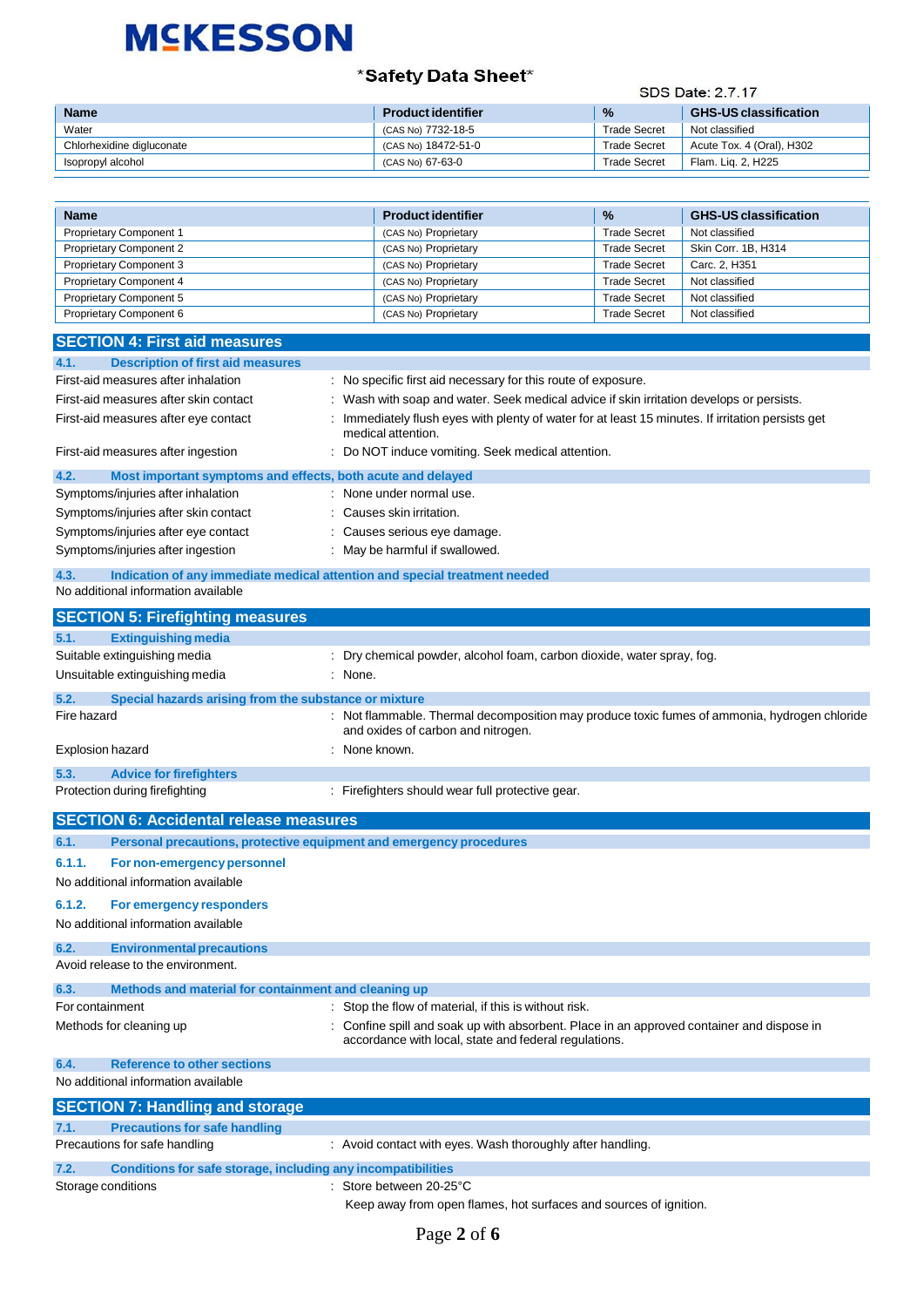### \*Safety Data Sheet\*

SDS Date: 2.7.17

|                                                                       |                                                | Store at temperatures not exceeding 40°C.                 | SDS Date: 2.7.17      |
|-----------------------------------------------------------------------|------------------------------------------------|-----------------------------------------------------------|-----------------------|
| <b>Specific end use(s)</b><br>7.3.                                    |                                                |                                                           |                       |
| Pharmaceutical Agent.                                                 |                                                |                                                           |                       |
| <b>SECTION 8: Exposure controls/personal protection</b>               |                                                |                                                           |                       |
| 8.1.<br><b>Control parameters</b>                                     |                                                |                                                           |                       |
| Isopropyl alcohol (67-63-0)                                           |                                                |                                                           |                       |
| <b>USA ACGIH</b>                                                      | ACGIH TWA (ppm)                                |                                                           | 200 ppm               |
| <b>USA ACGIH</b>                                                      | ACGIH STEL (ppm)                               |                                                           | 400 ppm               |
| <b>USA OSHA</b>                                                       |                                                |                                                           | 980 mg/m <sup>3</sup> |
| USA OSHA                                                              | OSHA PEL (TWA) (mg/m3)<br>OSHA PEL (TWA) (ppm) |                                                           | 400 ppm               |
| <b>Exposure controls</b><br>8.2.                                      |                                                |                                                           |                       |
| Appropriate engineering controls                                      |                                                | : Provide adequate general and local exhaust ventilation. |                       |
| Hand protection                                                       |                                                | : Wear impervious gloves to minimize skin contact.        |                       |
| Eye protection                                                        |                                                | Chemical goggles or safety glasses.                       |                       |
| Skin and body protection                                              |                                                | : Wear suitable working clothes.                          |                       |
| Respiratory protection                                                |                                                | : None required under normal product handling conditions. |                       |
|                                                                       |                                                |                                                           |                       |
| <b>SECTION 9: Physical and chemical properties</b>                    |                                                |                                                           |                       |
| Information on basic physical and chemical properties<br>9.1.         |                                                |                                                           |                       |
| Physical state                                                        |                                                | : Liquid                                                  |                       |
| Colour                                                                |                                                | colorless.                                                |                       |
| Odour                                                                 |                                                | No data available                                         |                       |
| Odour threshold                                                       |                                                | No data available                                         |                       |
| pH                                                                    |                                                | No data available                                         |                       |
| Relative evaporation rate (butylacetate=1)                            |                                                | No data available                                         |                       |
| Melting point                                                         |                                                | No data available                                         |                       |
| Freezing point                                                        |                                                | No data available                                         |                       |
| Boiling point                                                         |                                                | $97^{\circ}$ C                                            |                       |
| Flash point                                                           |                                                | >200 °F                                                   |                       |
| Self ignition temperature                                             |                                                | No data available                                         |                       |
| Decomposition temperature                                             |                                                | No data available                                         |                       |
| Flammability (solid, gas)                                             |                                                | No data available                                         |                       |
| Vapour pressure                                                       |                                                | No data available                                         |                       |
| Relative vapour density at 20 °C                                      |                                                | No data available                                         |                       |
| Specific gravity                                                      |                                                | : 1.06                                                    |                       |
| Solubility                                                            |                                                | Water: Soluble                                            |                       |
| Log Pow                                                               |                                                | No data available                                         |                       |
| Log Kow                                                               |                                                | No data available                                         |                       |
| Viscosity, kinematic                                                  |                                                | No data available                                         |                       |
| Viscosity, dynamic                                                    |                                                | No data available                                         |                       |
| Explosive properties                                                  |                                                | No data available                                         |                       |
| Oxidising properties                                                  |                                                | No data available                                         |                       |
| <b>Explosive limits</b>                                               |                                                | No data available                                         |                       |
| 9.2.<br><b>Other information</b>                                      |                                                |                                                           |                       |
| No additional information available                                   |                                                |                                                           |                       |
| <b>SECTION 10: Stability and reactivity</b>                           |                                                |                                                           |                       |
| 10.1.<br><b>Reactivity</b>                                            |                                                |                                                           |                       |
| No additional information available                                   |                                                |                                                           |                       |
| 10.2.<br><b>Chemical stability</b>                                    |                                                |                                                           |                       |
| The product is stable at normal handling- and storage conditions.     |                                                |                                                           |                       |
| 10.3.<br><b>Possibility of hazardous reactions</b><br>Will not occur. |                                                |                                                           |                       |

**10.4. Conditions to avoid**

Storage in excess heat (104  $\degree$  F) over a long period of time.

**10.5. Incompatible materials**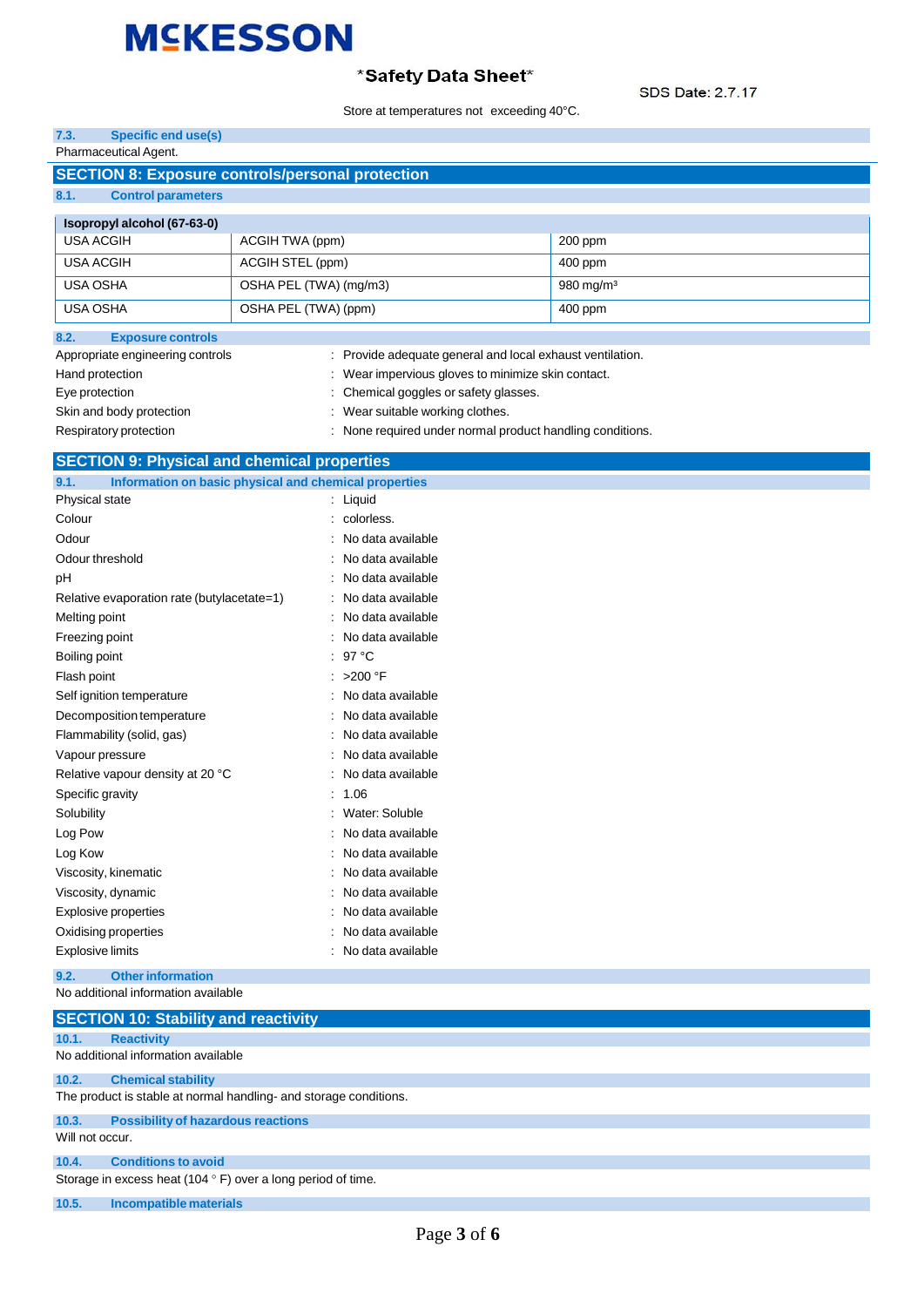### \*Safety Data Sheet\*

SDS Date: 2.7.17

None.

| 10.6.<br><b>Hazardous decomposition products</b>                                     |                                                                                                                |
|--------------------------------------------------------------------------------------|----------------------------------------------------------------------------------------------------------------|
|                                                                                      | Thermal decomposition may produce toxic fumes of ammonia, hydrogen chloride and oxides of carbon and nitrogen. |
| <b>SECTION 11: Toxicological information</b>                                         |                                                                                                                |
| <b>Information on toxicological effects</b><br>11.1.                                 |                                                                                                                |
|                                                                                      |                                                                                                                |
| Acute toxicity                                                                       | : Not classified                                                                                               |
| Water (7732-18-5)                                                                    |                                                                                                                |
| LD50 oral rat                                                                        | > 90 ml/kg                                                                                                     |
|                                                                                      |                                                                                                                |
| Chlorhexidine digluconate (18472-51-0)<br>LD50 oral rat                              |                                                                                                                |
| ATE (oral)                                                                           | 2 g/kg<br>500.000 mg/kg                                                                                        |
|                                                                                      |                                                                                                                |
| Isopropyl alcohol (67-63-0)                                                          |                                                                                                                |
| LD50 oral rat<br>LD50 dermal rat                                                     | 4396 mg/kg<br>12800 mg/kg                                                                                      |
| LD50 dermal rabbit                                                                   |                                                                                                                |
| LC50 inhalation rat (mg/l)                                                           | 12870 mg/kg<br>72.6 mg/l (Exposure time: 4 h)                                                                  |
|                                                                                      |                                                                                                                |
| <b>Proprietary Component 6 (Proprietary)</b><br>LD50 oral rat                        | 7930 mg/kg                                                                                                     |
| ATE (oral)                                                                           | 7930.000 mg/kg bodyweight                                                                                      |
|                                                                                      |                                                                                                                |
| Skin corrosion/irritation                                                            | Causes skin irritation.                                                                                        |
| Serious eye damage/irritation                                                        | Causes serious eye damage.                                                                                     |
| Respiratory or skin sensitisation                                                    | Not classified                                                                                                 |
| Germ cell mutagenicity                                                               | Not classified                                                                                                 |
| Carcinogenicity                                                                      | Suspected of causing cancer.                                                                                   |
| Isopropyl alcohol (67-63-0)                                                          |                                                                                                                |
| IARC group                                                                           | 3                                                                                                              |
| <b>Proprietary Component 3 (Proprietary)</b>                                         |                                                                                                                |
| IARC group                                                                           | 2B                                                                                                             |
| National Toxicity Program (NTP) Status                                               | $\mathbf{1}$                                                                                                   |
| Reproductive toxicity                                                                | Not classified                                                                                                 |
| Specific target organ toxicity (single exposure)                                     | Not classified                                                                                                 |
| Specific target organ toxicity (repeated                                             | : Not classified                                                                                               |
| exposure)                                                                            |                                                                                                                |
| Aspiration hazard                                                                    | : Not classified                                                                                               |
|                                                                                      |                                                                                                                |
| <b>SECTION 12: Ecological information</b>                                            |                                                                                                                |
| 12.1.<br><b>Toxicity</b>                                                             |                                                                                                                |
| Isopropyl alcohol (67-63-0)                                                          |                                                                                                                |
| LC50 fishes 1                                                                        | 9640 mg/l (Exposure time: 96 h - Species: Pimephales promelas [flow-through])                                  |
| EC50 Daphnia 1                                                                       | 13299 mg/l (Exposure time: 48 h - Species: Daphnia magna)                                                      |
| EC50 other aquatic organisms 1                                                       | > 1000 mg/l (Exposure time: 96 h - Species: Desmodesmus subspicatus)                                           |
| LC50 fish 2                                                                          | 11130 mg/l (Exposure time: 96 h - Species: Pimephales promelas [static])                                       |
| EC50 other aquatic organisms 2                                                       | > 1000 mg/l (Exposure time: 72 h - Species: Desmodesmus subspicatus)                                           |
|                                                                                      |                                                                                                                |
| <b>Proprietary Component 3 (Proprietary)</b><br>LC50 fishes 1                        | 3.6 mg/l (Exposure time: 96 h - Species: Brachydanio rerio [semi-static])                                      |
| EC50 Daphnia 1                                                                       | 4.2 mg/l (Exposure time: 24 h - Species: Daphnia magna)                                                        |
|                                                                                      |                                                                                                                |
| 12.2.<br><b>Persistence and degradability</b><br>No additional information available |                                                                                                                |
|                                                                                      |                                                                                                                |
| 12.3.<br><b>Bioaccumulative potential</b>                                            |                                                                                                                |
| Isopropyl alcohol (67-63-0)                                                          |                                                                                                                |
| Log Pow                                                                              | $0.05$ (at 25 °C)                                                                                              |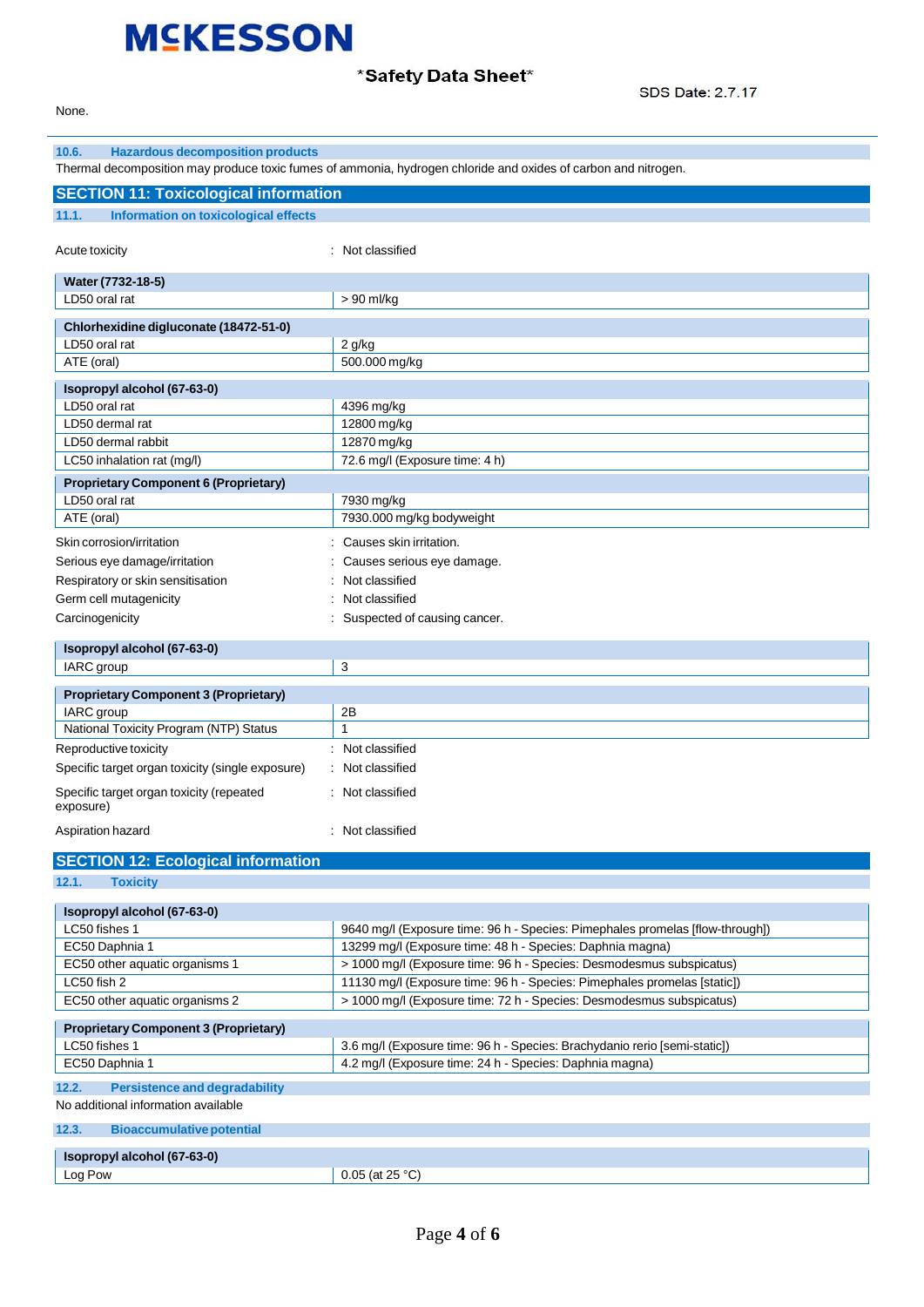\*Safety Data Sheet\*

SDS Date: 2.7.17

| 12.4.<br><b>Mobility in soil</b><br>No additional information available                                                                                                   |                                                                   |                                                                                                                                   |                                                                            |                                      |
|---------------------------------------------------------------------------------------------------------------------------------------------------------------------------|-------------------------------------------------------------------|-----------------------------------------------------------------------------------------------------------------------------------|----------------------------------------------------------------------------|--------------------------------------|
| 12.5.<br><b>Other adverse effects</b><br>No additional information available                                                                                              |                                                                   |                                                                                                                                   |                                                                            |                                      |
| <b>SECTION 13: Disposal considerations</b>                                                                                                                                |                                                                   |                                                                                                                                   |                                                                            |                                      |
| <b>Waste treatment methods</b><br>13.1.<br>Waste disposal recommendations                                                                                                 |                                                                   | : Dispose of contents/container in accordance with local/regional/national/international regulations.                             |                                                                            |                                      |
| <b>SECTION 14: Transport information</b>                                                                                                                                  |                                                                   |                                                                                                                                   |                                                                            |                                      |
| In accordance with DOT / ADR / RID / ADNR / IMDG / ICAO / IATA                                                                                                            |                                                                   |                                                                                                                                   |                                                                            |                                      |
| 14.1.<br><b>UN number</b>                                                                                                                                                 |                                                                   |                                                                                                                                   |                                                                            |                                      |
| Not applicable                                                                                                                                                            |                                                                   |                                                                                                                                   |                                                                            |                                      |
| 14.2.<br><b>UN proper shipping name</b><br>DOT Proper Shipping Name                                                                                                       |                                                                   | Chlorhexidine Gluconate Aqueous Solutions of alcohol containing 24% or less alcohol by volume<br>and no other hazardous material. |                                                                            |                                      |
| <b>SECTION 15: Regulatory information</b>                                                                                                                                 |                                                                   |                                                                                                                                   |                                                                            |                                      |
| 15.1. US Federal regulations                                                                                                                                              |                                                                   |                                                                                                                                   |                                                                            |                                      |
| Water (7732-18-5)<br>Listed on the United States TSCA (Toxic Substances Control Act) inventory                                                                            |                                                                   |                                                                                                                                   |                                                                            |                                      |
| Chlorhexidine digluconate (18472-51-0)                                                                                                                                    |                                                                   |                                                                                                                                   |                                                                            |                                      |
| Listed on the United States TSCA (Toxic Substances Control Act) inventory                                                                                                 |                                                                   |                                                                                                                                   |                                                                            |                                      |
| Isopropyl alcohol (67-63-0)<br>Listed on the United States TSCA (Toxic Substances Control Act) inventory<br>Listed on SARA Section 313 (Specific toxic chemical listings) |                                                                   |                                                                                                                                   |                                                                            |                                      |
| <b>EPA TSCA Regulatory Flag</b>                                                                                                                                           |                                                                   | T - T - indicates a substance that is the subject of a Section 4 test rule under TSCA.                                            |                                                                            |                                      |
| SARA Section 313 - Emission Reporting                                                                                                                                     |                                                                   | 1.0 % (only if manufactured by the strong acid process, no supplier notification)                                                 |                                                                            |                                      |
| <b>Proprietary Component 2 (Proprietary)</b>                                                                                                                              |                                                                   |                                                                                                                                   |                                                                            |                                      |
| Listed on the United States TSCA (Toxic Substan ces Control Act) inventory                                                                                                |                                                                   |                                                                                                                                   |                                                                            |                                      |
| <b>Proprietary Component 3 (Proprietary)</b><br>Listed on the United States TSCA (Toxic Substan ces Control Act) inventory                                                |                                                                   |                                                                                                                                   |                                                                            |                                      |
| <b>Proprietary Component 5 (Proprietary)</b>                                                                                                                              |                                                                   |                                                                                                                                   |                                                                            |                                      |
| Listed on the United States TSCA (Toxic Substan ces Control Act) inventory                                                                                                |                                                                   |                                                                                                                                   |                                                                            |                                      |
| <b>Proprietary Component 1 (Proprietary)</b><br>Listed on the United States TSCA (Toxic Substan ces Control Act) inventory                                                |                                                                   |                                                                                                                                   |                                                                            |                                      |
| <b>Proprietary Component 4 (Proprietary)</b><br>Listed on the United States TSCA (Toxic Substan ces Control Act) inventory                                                |                                                                   |                                                                                                                                   |                                                                            |                                      |
| <b>Proprietary Component 6 (Proprietary)</b><br>Listed on the United States TSCA (Toxic Substan ces Control Act) inventory                                                |                                                                   |                                                                                                                                   |                                                                            |                                      |
| 15.2. US State regulations                                                                                                                                                |                                                                   |                                                                                                                                   |                                                                            |                                      |
| <b>Proprietary Component 3 (Proprietary)</b>                                                                                                                              |                                                                   |                                                                                                                                   |                                                                            |                                      |
| U.S. - California -<br>Proposition 65 -<br>Carcinogens List                                                                                                               | U.S. - California -<br>Proposition 65 -<br>Developmental Toxicity | U.S. - California -<br>Proposition 65 -<br>Reproductive Toxicity -<br>Female                                                      | U.S. - California -<br>Proposition 65 -<br>Reproductive Toxicity -<br>Male | No significance risk level<br>(NSRL) |
| Yes                                                                                                                                                                       |                                                                   |                                                                                                                                   |                                                                            |                                      |
| Isopropyl alcohol (67-63-0)                                                                                                                                               |                                                                   |                                                                                                                                   |                                                                            |                                      |

U.S. - Massachusetts - Right To Know List

U.S. - Minnesota - Hazardous Substance List

U.S. - New Jersey - Right to Know Hazardous Substance List

U.S. - Pennsylvania - RTK (Right to Know) List